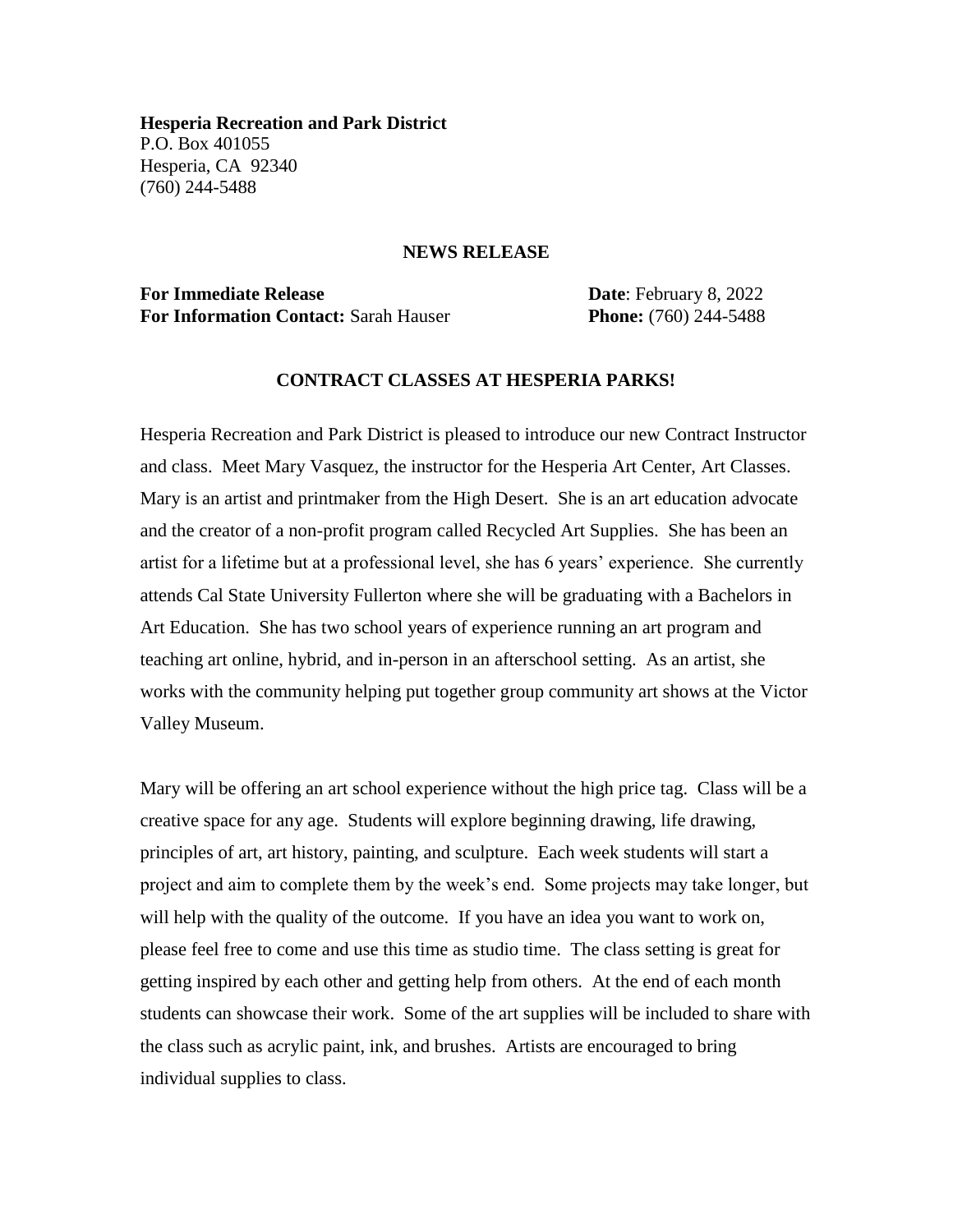Classes will be held at the Epicentre, East Room, 17508 Hercules Street, Hesperia, every Tuesday and Thursday. Class times are: Morning Art Class, 9:30 – 11:00 a.m., Afternoon Art Class, 1:00 – 2:30 p.m. and Afterschool Art Class, 4:00 – 5:30 p.m. The fee is \$80.00 per participant, per month to include 8 sessions. Class is for ages 6 years and up.

The Hesperia Recreation and Park District also has a wide variety of contract classes for all interests and ages. Our instructors have years of experience and offer well put together, fun and exciting classes. Check them out below:

- Child Self-Defense
- Self-Defense
- Mini Tigers Shotokan Karate
- Beginning/Intermediate Shotokan Karate
- Little Learners
	- o Ms. Tammy's Itty Bits
	- o Ms. Tammy's Best Friends
	- o Ms. Tammy's Tiny Tots
	- o Ms. Tammy's Kinder Kids
- Parent and Me Ballet/Creative Movement
- Hip Hop Dance
- Tap/Ballet
- Jazz/Ballet
- Let's Dance
- Let's Dance Private Lessons
- Line Dancing
- Belly Dancing
- Senior Fitness and Fun
- Tennis Lessons
- Roller Skating Lessons